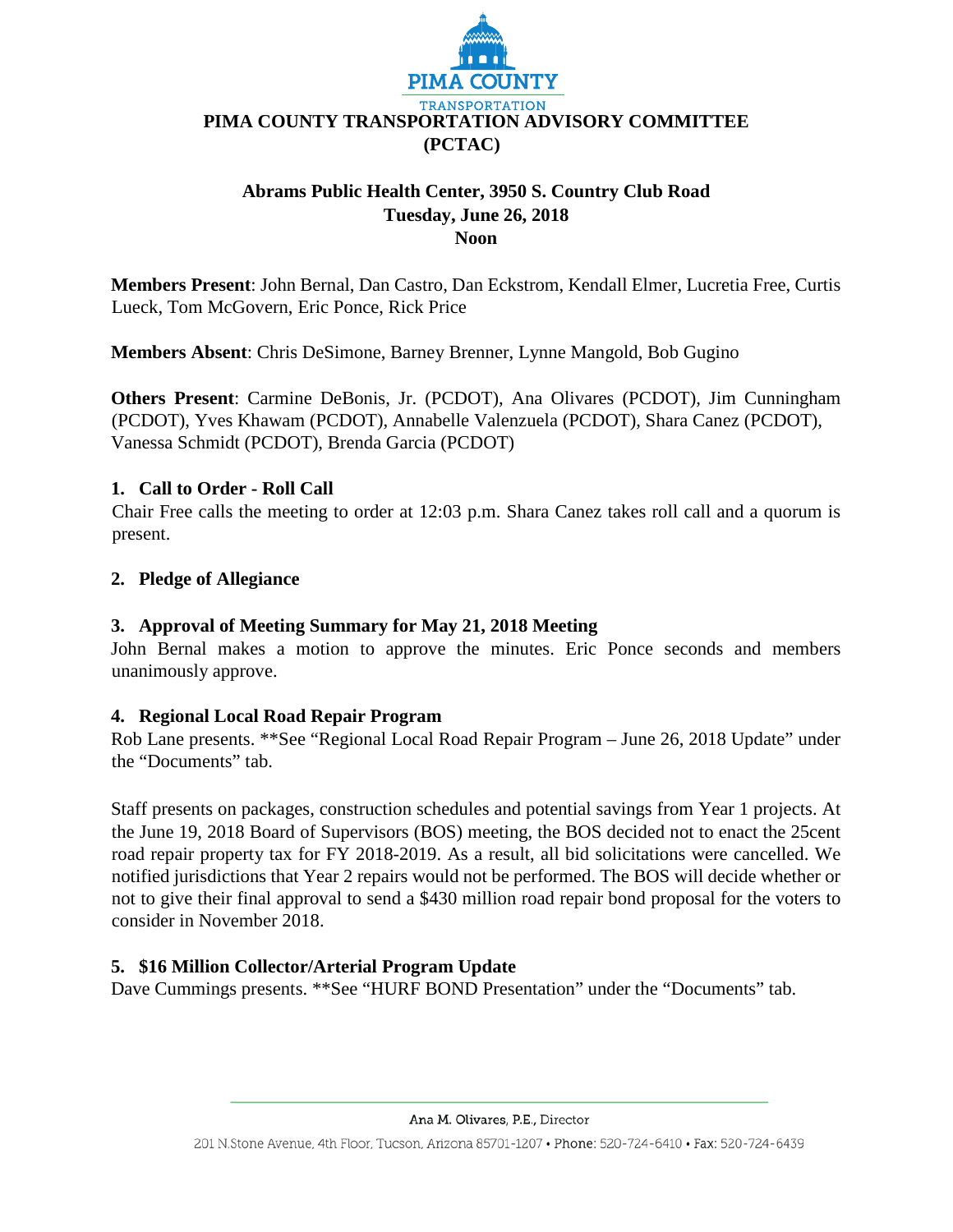Staff presents on potential savings within the current HURF Bond Arterial/Collector FY 18-19 list and utilizing these savings to move up other projects. Road condition (failed or poor) and average daily traffic will be taken into consideration when selecting these other projects.

### **6. San Joaquin Road Test Pavement Project Update**

Jim Cunningham presents. \*\*See ["Pavement Treatment Testing"](https://bit.ly/2M33tv7) on the front page of the PCDOT website.

Staff presents on testing various treatment options for road repair. With scheduling, the majority of work should be completed between Labor Day and Thanksgiving.

# **7. BOS June 19, 2018 – Discussion Regarding Roadway Funding Proposals**

Carmine DeBonis, Jr. presents.

On June 19, 2018, the BOS did not enact a half-cent sales tax to fund road repair in a 3-2 vote. They chose to explore a \$430 million general obligation bond proposition (versus a \$860 million option) that would be voted on by Pima County citizens on November 6, 2018 ballot to help fund regional road repair. Although this proposition does not fully fund the 10-year road repair plan, choosing this option allows the payment timeframe (9 years) and interest rate to remain low. We would distribute the bond proceeds to all jurisdictions (cities, towns and unincorporated Pima County) based on net assessed value and population. Each jurisdiction will be required to develop a plan for utilizing their allocated funds. If passed, PCTAC would continue to fulfill a similar role for this endeavor as it did for overseeing the regional road repair program. Another benefit of the \$430 million bond is that it can be issued without cause for an increase in the secondary property tax.

Members and staff discuss PCTAC's and the Pima County Transportation Bond Advisory Committee's roles if the bond proposition were to pass. They also talk about communicating the details of the proposition to the public. They discuss the Regional Transportation Authority's / Pima Association of Government's possible role in administering the project. Members bring up alternative funding sources in the instance that the bond proposition does not pass.

\*\*See Page A-1 of the "No Use of County Resources to Influence Outcome of an Election - July 6, 2018 Memorandum" under the "Documents" tab.

\*\*See "General Obligation Bond Voter Authorization for Regional Road Repair – June 14, 2018 Memorandum" under the "Documents" tab.

#### **8. Next Meeting Agenda**

The next meeting will take place on Tuesday, July 24, 2018 at noon at this location.